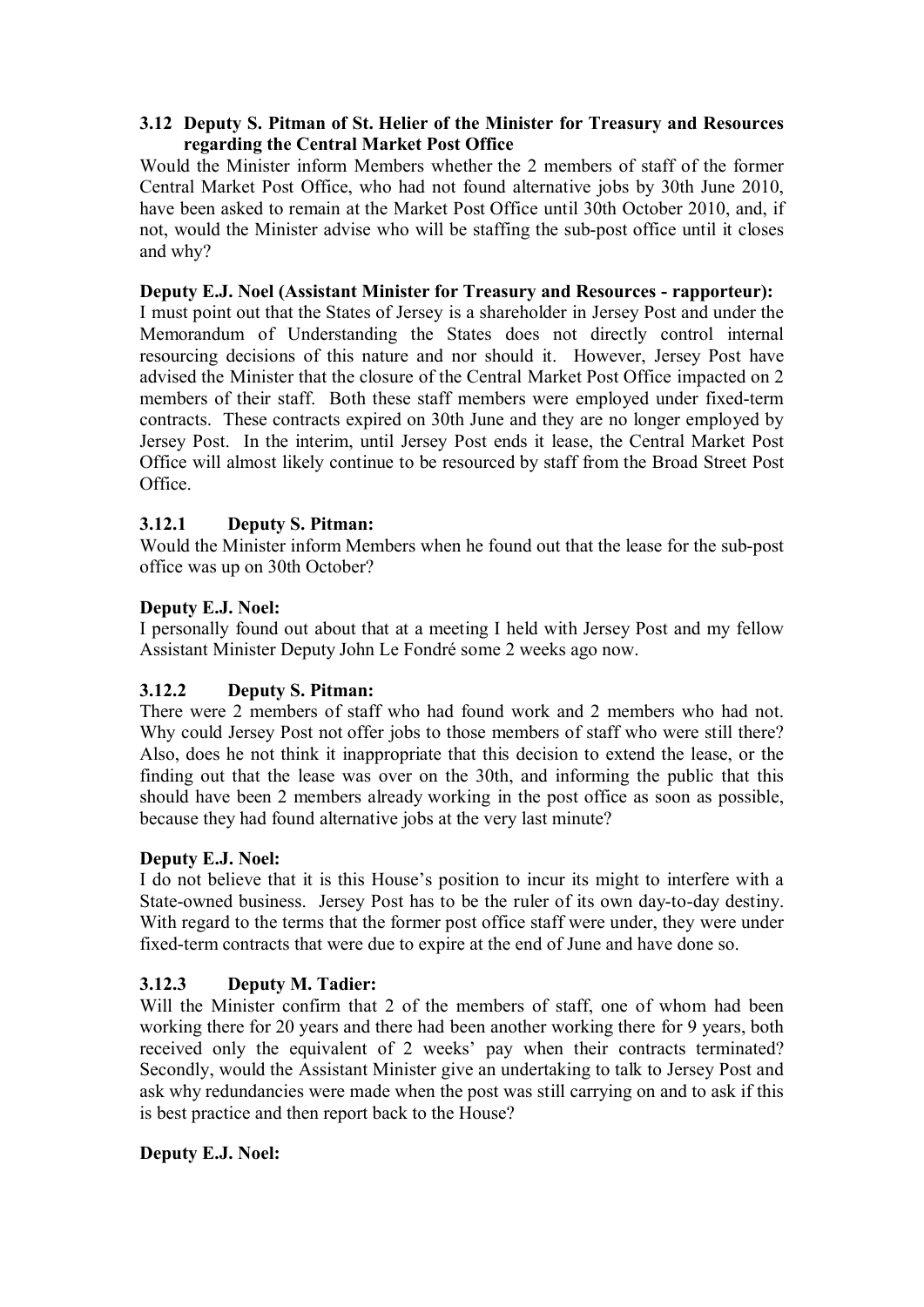I believe that Jersey Post made their decisions based on inaccurate information. They believe that they could close the post office on 30th June which coincided with the dates that the contracts of their staff expired. I believe Jersey Post made an error there because they should have understood what was in their lease that they had signed which meant that they had to keep the post office open until October.

# **3.12.4 Deputy J.M. Maçon of St. Saviour:**

The Assistant Minister commented that as a shareholder it is not appropriate for the States to get involved in operational matters of a company. However, would the Assistant Minister help the same company if the business goes into a nosedive and will the Assistant Minister acknowledge that from time to time it might be appropriate for the shareholders to get involved if the operations were not being as successful as they should be or the company was not being well managed?

# **Deputy E.J. Noel:**

The shareholders have certain obligations and one of those obligations is to consider its investment. If it becomes appropriate that there is a deficit in management then it is up to the shareholder to exert pressure on the board to change that management. I do not believe that that is relevant in this case.

# **3.12.5 Deputy J.A. Martin:**

Now this follows on exactly from Deputy Tadier and Deputy Maçon. I have the ear of lots of people who work in Jersey Post and I think Treasury, and if not careful, Economic Development are trying to get rid of Jersey Post by stealth **[Approbation]**  and if some serious talking does not go on, they can bury their heads in the sand, they are in trouble. The Assistant Minister will not admit this but would he ensure that he talks to the Minister for Treasury and Resources, who has promised me that he will make further investigations, because this is exactly what is happening?

# **Deputy E.J. Noel:**

I do not believe that the Minister for Treasury and Resources, nor indeed the Minister for Economic Development, are actively or inactively seeking to terminate the services of the Jersey Post Office; far from it. The truth of the matter is exactly the opposite is going on. Postal services throughout the world are changing and are under immense pressure. The old models are not necessarily sustainable for the future given the current financing of such services. We are, within Treasury, and I know the Economic Development Department, are actively working with the post office to ensure that we have a service that the public want and that it is sustainable going forward.

# **3.12.6 Deputy S. Pitman:**

In fact, I believe that the closure of the sub-post office has been conducive to the opening of one in the Co-op which is taking over all the sub-post offices and it does seem to be a policy of Jersey Post. Does the Minister think it appropriate still, given the level, the years of service and the fact that this post office won awards for its customer service, and also the fact that it has made a profit? Despite what the Minister for Treasury and Resources has said twice in the House, this sub-post office is one of 2 out of 22 in the Island that is making a profit, so why its closure?

### **Deputy E.J. Noel:**